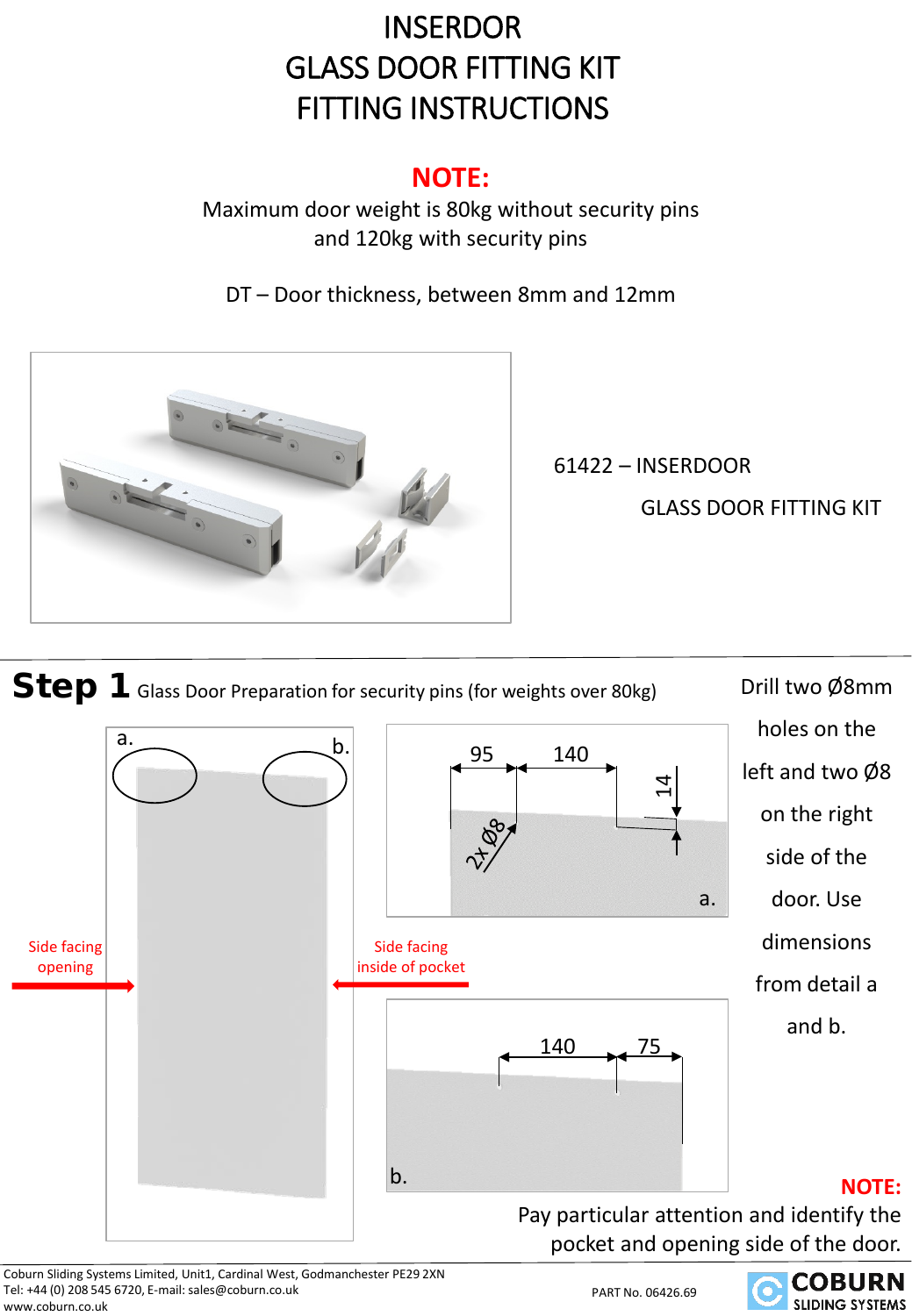# Step 2 Clamp Installation





DT=8mm = > 2x 2mm spacer DT = 10mm => 1x 1mm spacer + 1x 2mm spacer DT=12mm => 2x 1mm spacer

Assemble clamps onto door and secure with fixing screws





#### Place both clamps on pendant bolt

### Step 3 Door Installation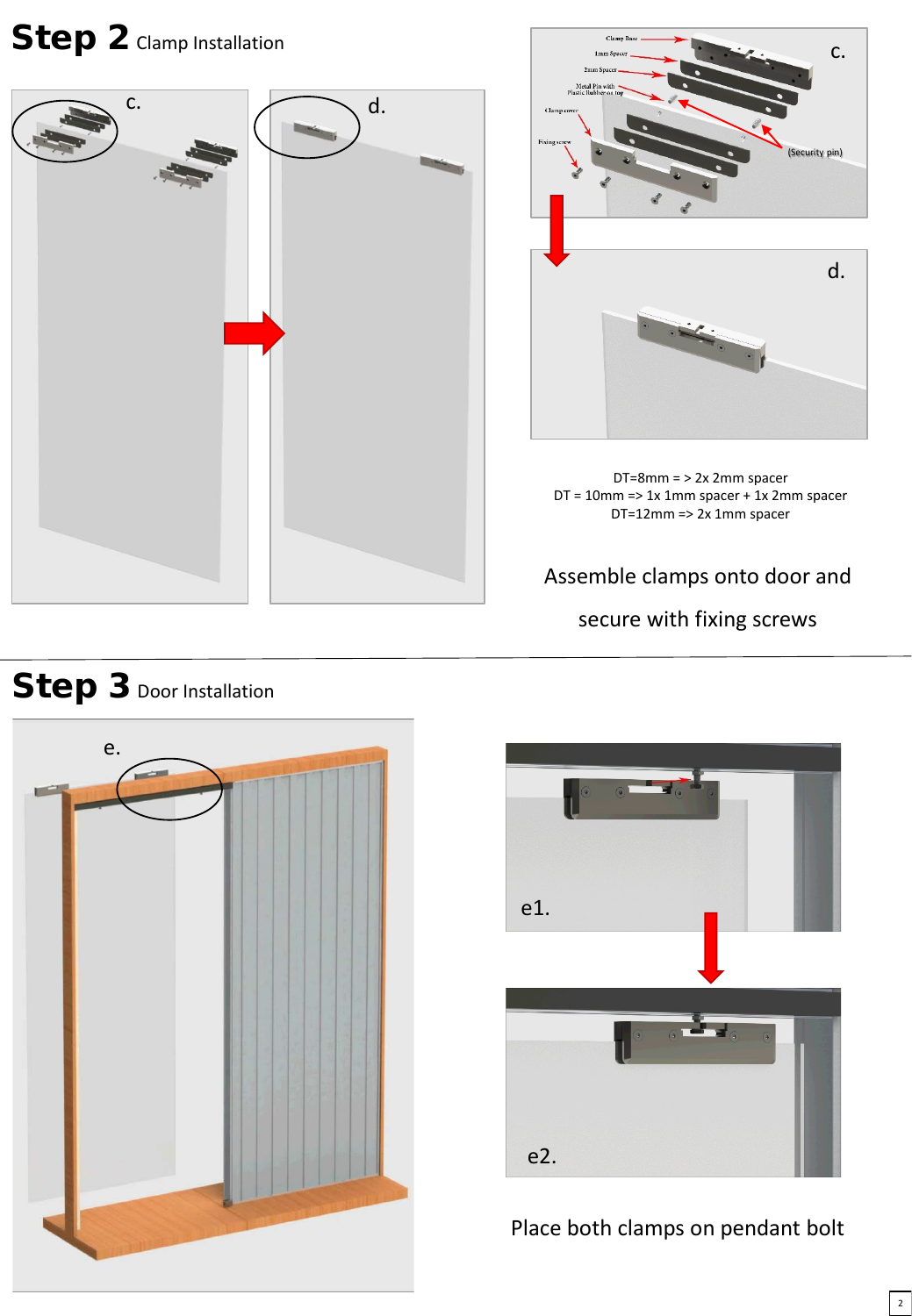## Step 4 Door Adjustment





Secure position by tightening nut.